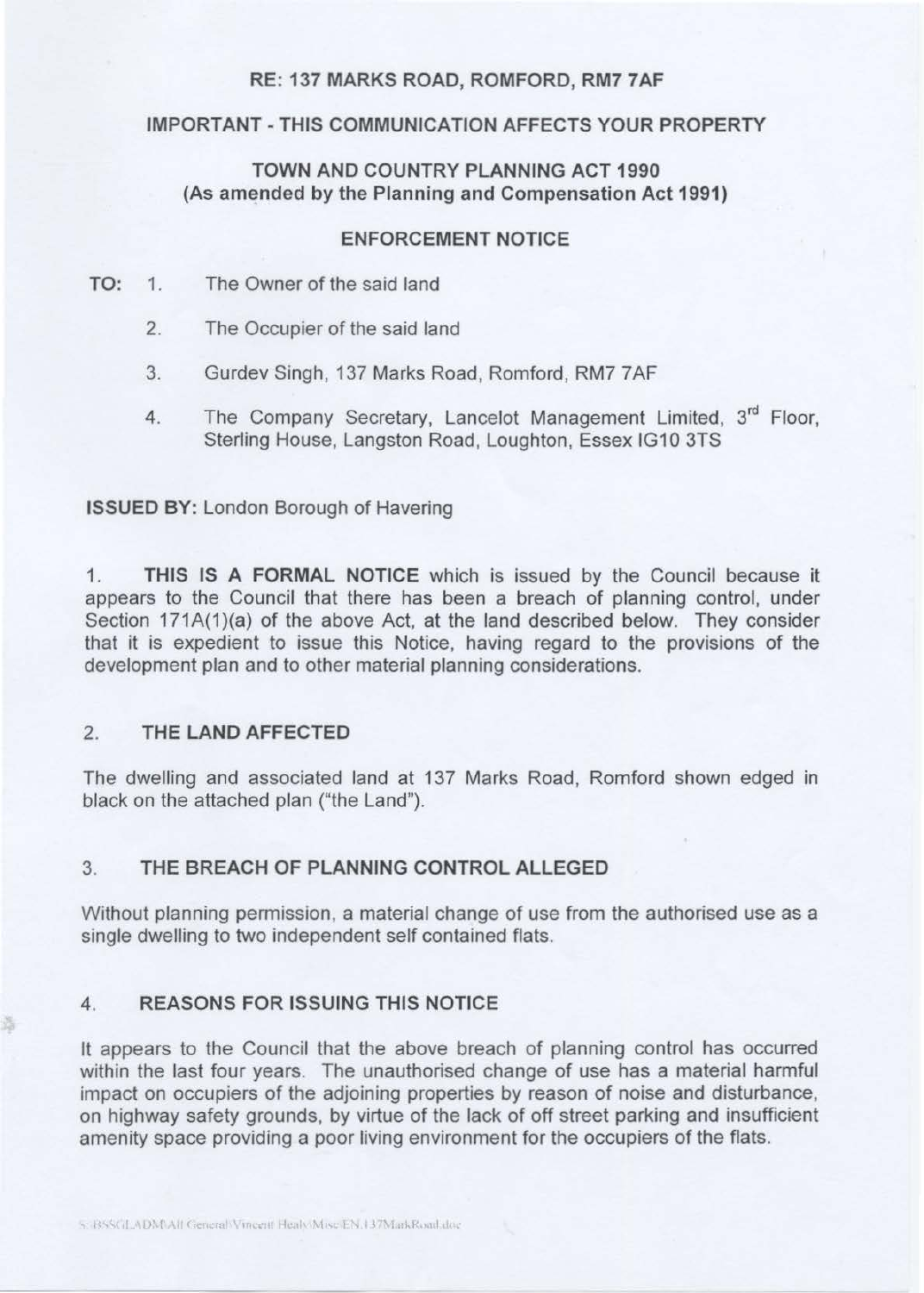The Council do not consider that planning permission should be given, because planning conditions could not overcome these problems. In making its decision to issue this Notice the Council considered that the unauthorised use is contrary to the following policies of the Havering Local Development Framework Development Control Policies Development Plan Document DC2, DC4, DC33, DC61 and Annex 6 and the Council's Supplementary Planning Guidance for Residential Amenity Space.

# 5. **WHAT YOU ARE REQUIRED TO DO**

(i) Stop using the property on the Land as two independent self contained residential flats and return the use to that of a single residential house.

Time for compliance: Three months from the effective date of this notice.

(ii) Remove all materials (including building materials) equipment installations and constructions (including internal partitions) brought onto the Land in association with the unauthorised conversion.

Time for compliance: Three months from the effective date of this notice.

(iii) Remove all rubble, apparatus, machinery brought onto the Land in association with the unauthorised conversion and resulting from compliance with step (i) above.

Time for compliance: Three months from the effective date of this notice.

# 6. **WHEN THIS NOTICE TAKES EFFECT**

This Notice takes effect on  $15<sup>th</sup>$  June 2009, unless an appeal is made against it beforehand

Dated: 11<sup>th</sup> May 2009

Signed:

on behalf of London Borough of Havering Town Hall Main Road Romford RM1 3BD

# **YOUR RIGHT OF APPEAL**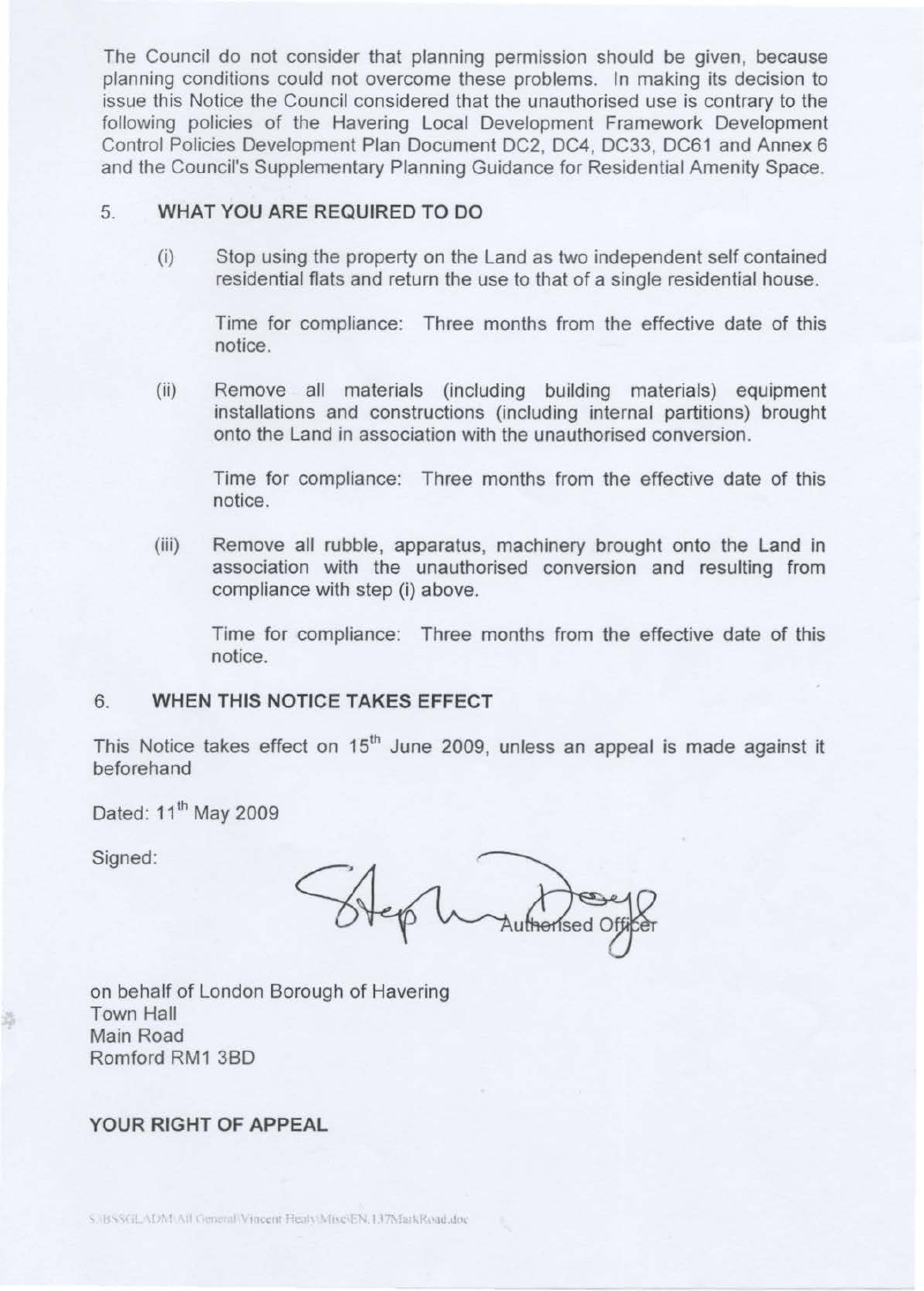You can appeal against this Enforcement Notice to the Secretary of State by the 15<sup>th</sup> June 2009. Further details are given on the information sheet from the Planning Inspectorate which accompanies this Notice. The enclosed booklet "Enforcement Appeals - A guide to Procedure" also sets out your rights.

# **WHAT HAPPENS IF YOU DO NOT APPEAL**

If you do not appeal against this Enforcement Notice, it will take effect on 15<sup>th</sup> June 2009 and you must then ensure that the required steps for complying with it, for which you may be held responsible, are taken within the period specified in the Notice.

**FAILURE TO COMPLY WITH AN ENFORCEMENT NOTICE WHICH HAS TAKEN EFFECT CAN RESULT IN PROSECUTION AND/OR REMEDIAL ACTION BY THE COUNCIL.**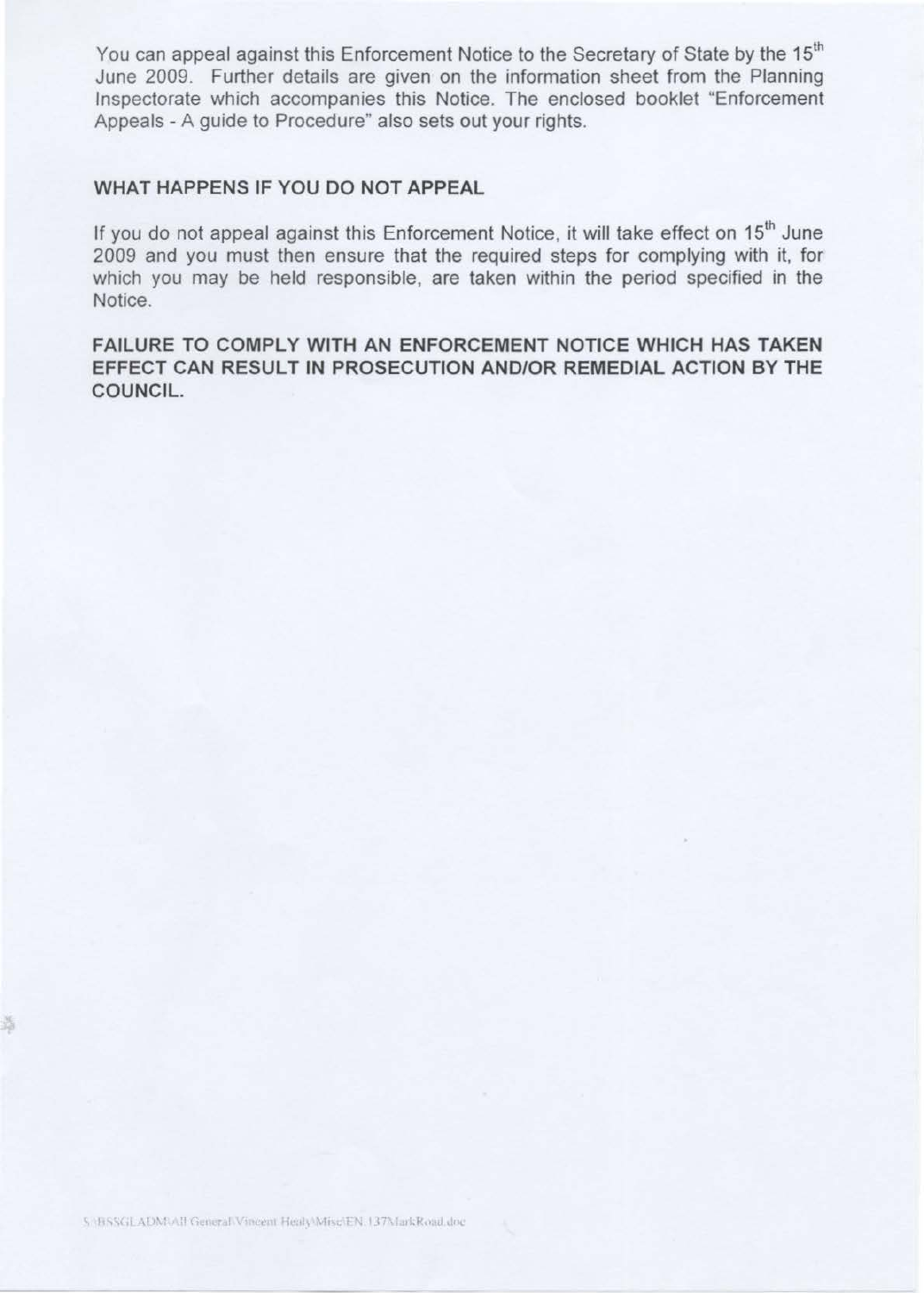# **EXPLANATORY NOTES**

# **STATUTORY PROVISIONS**

A summary of Sections 171A, 1718 and 172 to 177 of the Town and Country Planning Act 1990 (as amended) is enclosed with this Notice.

#### **YOUR RIGHT OF APPEAL**

You can appeal against this Notice, but any appeal must be in writing and received, or posted (with the postage paid and properly addressed) in time to be received in the ordinary course of the post, by the Secretary of State before 15<sup>th</sup> June 2009.

If you intend to appeal this Notice you should follow the instructions given on the information sheet from the Planning Inspectorate which accompanies this Notice.

#### **GROUNDS OF APPEAL**

Under section 174 of the Town and Country Planning Act 1990 (as amended) you may appeal on one or more of the following grounds:

(a) that, in respect of any breach of planning control which may be constituted by the matters stated in the notice, planning permission ought to be granted or, as the case may be, the condition or limitation concerned ought to be discharged;

(b) that those matters have not occurred;

(c) that those matters (if they occurred) do not constitute a breach of planning control;

(d) that, at the date when the notice was issued, no enforcement action could be taken in respect of any breach of planning control which may be constituted by those matters;

(e) that copies of the enforcement notice were not served as required by section 172;

(f) that the steps required by the notice to be taken , or the activities required by the notice to cease, exceed what is necessary to remedy any breach of planning control which may be constituted by those matters or, as the case may be, to remedy any injury to amenity which has been caused by any such breach;

(g) that any period specified in the notice in accordance with section 173(9) falls short of what should reasonably be allowed.

Not all of these grounds may be relevant to you.

### **PLANNING APPLICATION FEE**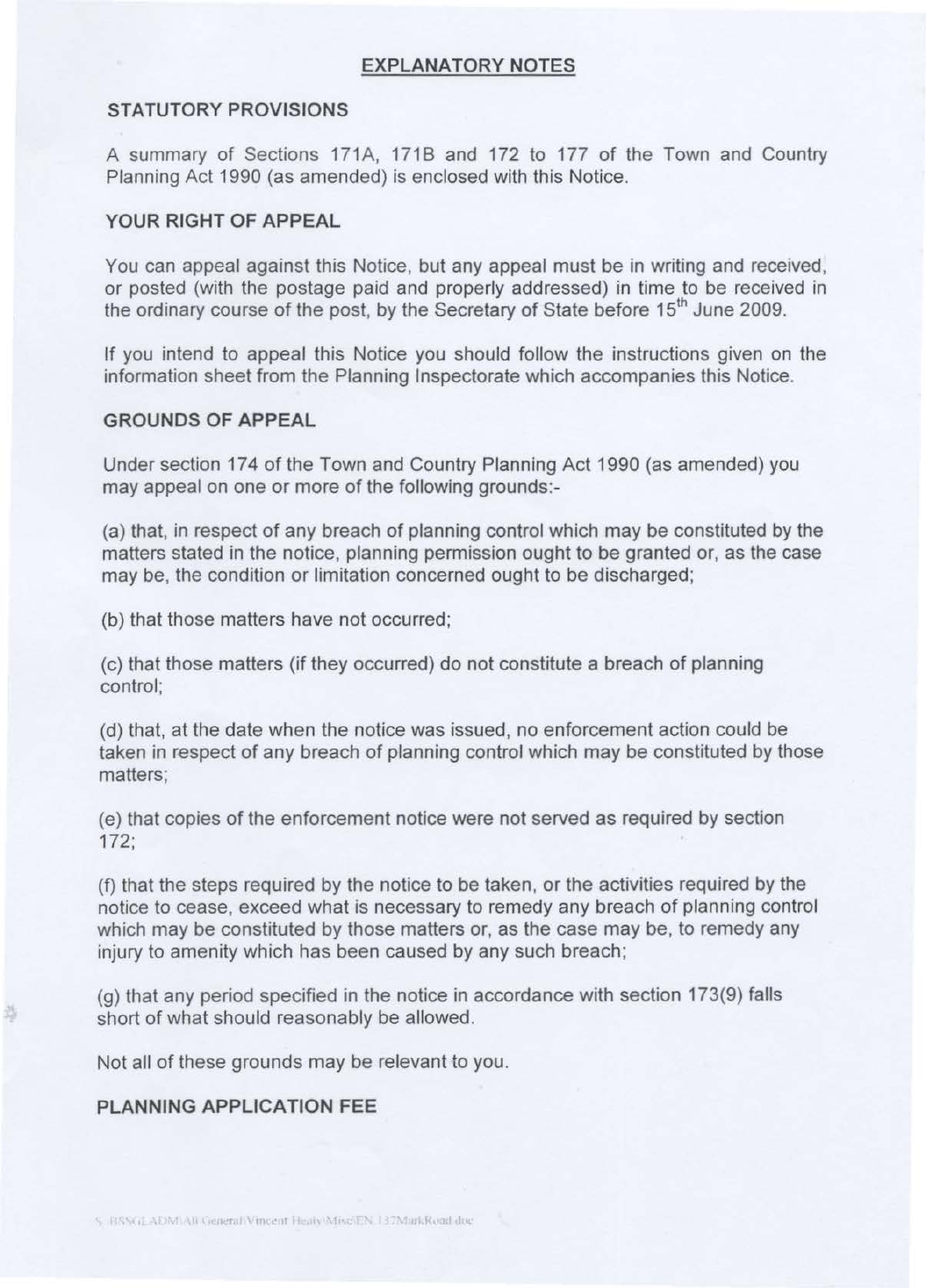Should you wish to appeal on ground  $(a)$  - that planning permission should be granted for the unauthorised development - then a fee of £335.00 is payable both to the Secretary of State and to the Council, the total fees payable would be £670.00. If the fees are not paid then that ground of appeal will not be valid.

# **STATEMENT ON GROUNDS OF APPEAL**

You must submit to the Secretary of State, either when giving notice of appeal or within 14 days from the date on which the Secretary of State sends him a notice so requiring him, a statement in writing specifying the grounds on which you are appealing against the enforcement notice and stating briefly the facts on which you propose to rely in support of each of those grounds.

### **RECIPIENTS OF THE ENFORCEMENT NOTICE**

The names and addresses of all the persons on whom the Enforcement Notice has been served are:

- **TO: 1.** The Owner of the said land
	- 2. The Occupier of the said land
	- 3. Gurdev Singh, 137 Marks Road, Romford, RM7 7AF
	- 4. The Company Secretary, Lancelot Management Limited, 3<sup>rd</sup> Floor, Sterling House, Langston Road, Loughton, Essex IG10 3TS